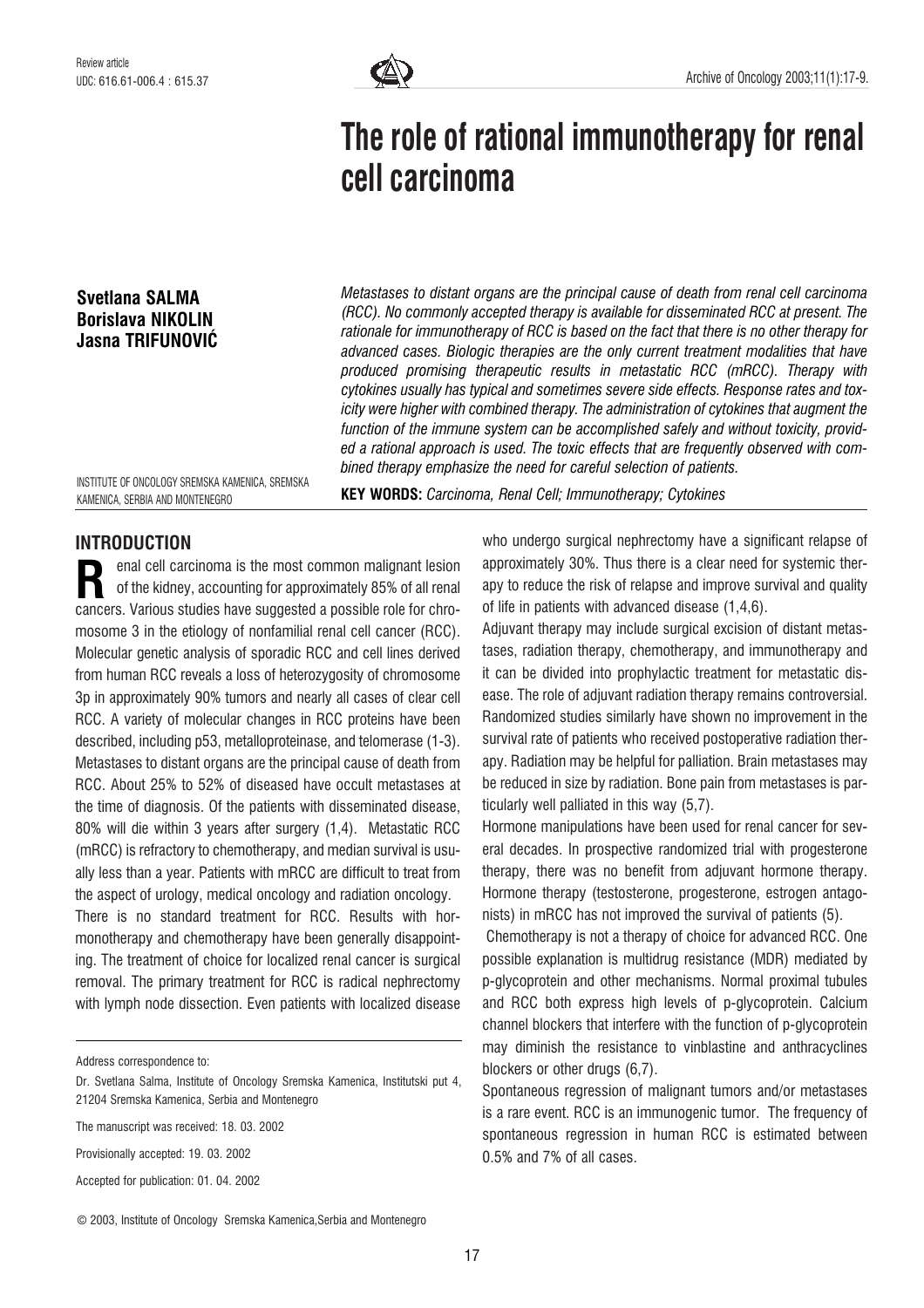## Salma S.

# BIOLOGICAL THERAPIES

Biologic therapies are the only current treatment modalities that have produced promising therapeutic results in mRCC (4,8,9,10). The rationale for immunotherapy of RCC is based on the fact that there is no other therapy for advanced cases. The cytokines are the only drugs that have been shown to induce tumor regression in some patients. This provided the rationale for investigating interferon alpha in patients with mRCC and has led to the current situation where interferon alfa is regarded as an important therapeutic option in the management of patients with advanced disease.

Recombinant interleukin-2 and interferon alfa are the most widely used cytokines in the treatment of mRCC. The biological agents interferon alfa and interleukin-2 have been found to induce objective response rates from 15% to 20% as monotherapy and are now being investigated as components of combined regimens. Modifications of this combination have included the use of lowdose intravenous or subcutaneous immunotherapy in combination with chemotherapy, without a demonstrable advantage and the use of cytokine therapy with interferon-activated tumor-infiltrating lymphocytes (11-15).

The results of the randomized studies, which have been completed to date involving interferon alfa based regimens, clearly indicate that interferon alfa is active in this disease. Patients who are most likely to respond and who should be offered interferon alfa therapy are those who are less than 70 years old, with good performance status, and metastases in either the lungs or the lymph nodes (17,18). Various studies have attempted to identify other possible prognostic factors, which could be used to identify patients most likely to benefit from interferon alfa based therapy (4,6,17,18).

Future advances in interferon therapy are likely to be based on emerging information about the cellular actions of interferon and interferon-related signal transduction pathway. As the components of these pathways become more clearly understood, potential target for interferon-mediated effects are likely be identified (16,18, 27).

At least 14 studies that have been published to date report the results of interferon alfa and interleukin-2 combined regimens (4). The average response rate for these studies, which involved over 300 patients, was 22% and ranged from 0% to 50%. The recently published CRECY study is important multicenter randomized study. It compares interferon alfa-2a monotherapy with IL-2 monotherapy and with a combination of the two agents. The results of this study, which were first presented at ASCO 1996, demonstrated a significant event-free survival benefit at 1 year for combination therapy (10,19-21). The overall response rate was also significantly higher in patients receiving the combined regimen. The high-dose IL-2 regimen employed in this study was associated with unacceptable toxicity. Response rates and toxicity were higher with the combination therapy (22,23).

Cytokines are molecules that have pleiotropic activity and crucial role in the regulation of the immune response. Therapy with cytokines usually has typical and sometimes severe side effects (22). The higher response rate and longer event-free survival obtained with a combination of cytokines must be balanced against the toxicity of such treatment. The administration of cytokines that augment the function of the immune system can be accomplished safely and without toxicity, provided a rational approach is used.

Rational recombinant interleukin-2 (rIL-2) immunotherapy is based on the knowledge of how the immune system is regulated, sound pharmacological principles and the structure-activity relationship of the interleukin-2/interleukin-2 receptors inter-reaction. The recognition of the above stated facts and principles should establish efficacy without toxicity (23). Reducing the toxicity of regimens containing interleukin-2 is therefore a high priority for future studies. The key is to administer ultra-low doses of rIL-2 that do not produce toxicity. The toxic effects frequently observed with combined therapy emphasize the need fore careful selection of patients. When combining rIL2 with other biologic agents or chemotherapy, it is important to keep in mind that objective remissions, though important, are not the gold standard clinical endpoint. The gold standard endpoint for rIL-2-based therapy should be the induction of long-term survival (25,26).

The advances being made with biological treatment are still modest. The further research is required to improve the outlook of patients with advanced RCC. Development of immunotherapies such as immunomodulatory cytokines, vaccination and gene therapy with cytokine genes offer promising approaches to improve on current management options (26).

# OUR EXPERIENCE

In our study 55 patients were treated; forty patients were given interferon only 2 to 3 times a week in dose of 6 MIU up to the total dose of 180 MIU; fifteen patients were treated with the combination of interferon and interleukin-2 subcutaneously during seven weeks. Clinical, biological, immunological and toxic effects were followed up before and after the therapy. The number of peripheral CD3, 4, and 8 lymphocytes was determined by monoclonal antibodies on Profile-II, NK toxicity according to Brunuer's method, and ELISA assay was used for determination of antibodies to interferon. Toxic effects were evaluated according to WHO criteria (6,10,28,29).

Subcutaneous inetrelukin-2 based therapy is accompanied with mild side effects and within tolerant toxicity, and thus can be applied on an outpatient basis. Interferon therapy causes constitutional, hepatic and hematological toxic effects of lower degree. Combined therapy results in lymphopenia (from day 1 to 5),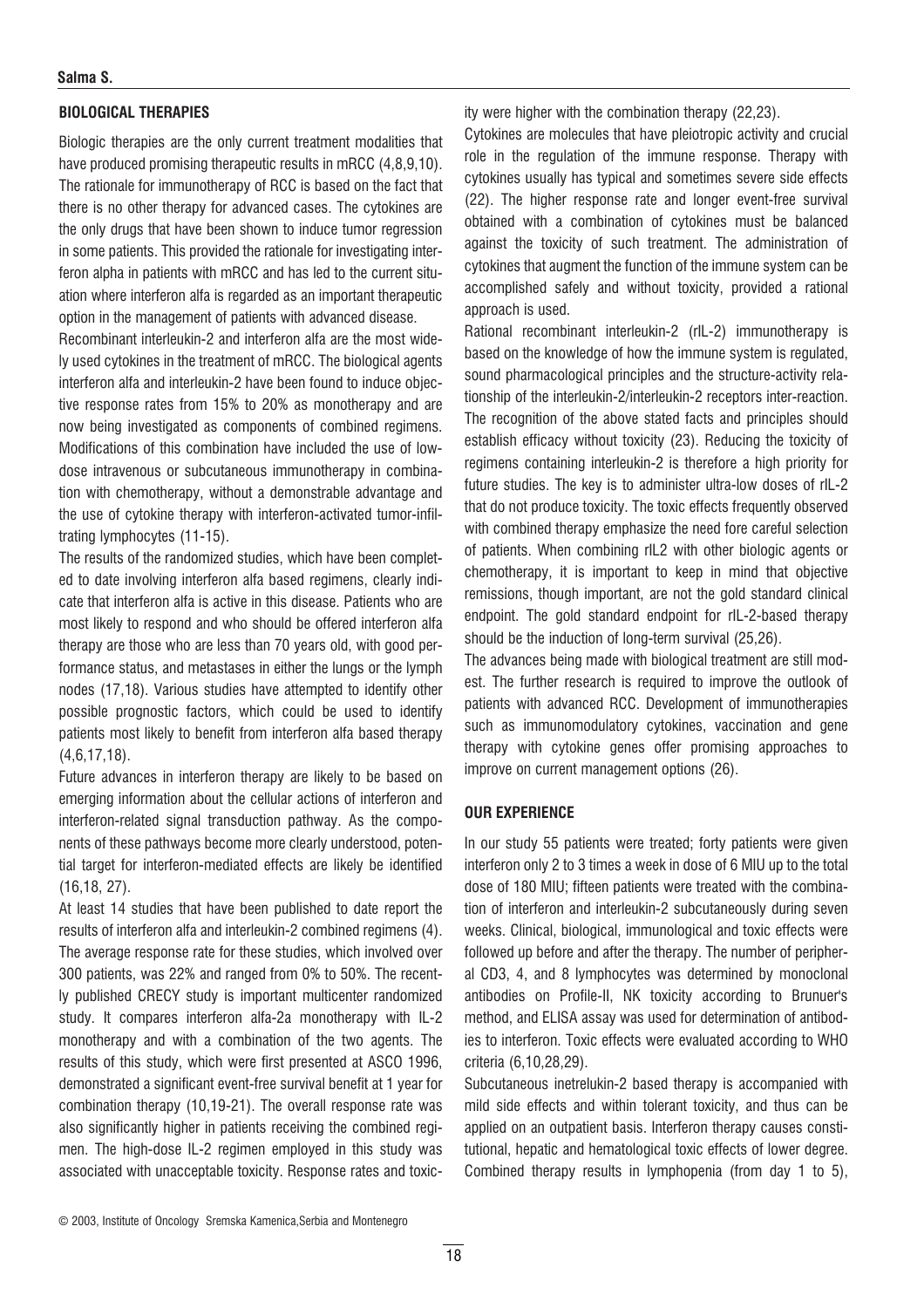recurrent lymphocitosis (days 6 and 7), the higher number of NK cells, but without significant changes of peripheral CD3, 4, and 8 lymphocytes. These changes are the result of complex immunomodulated effects of interleukin-2 and interferon. None of the prognostic factors for the most common toxicity have been determined so far (10, 29-32).

The future of immunotherapy seems to be bright and the first, although modest, positive results are visible, especially in case of patients with metastatic renal carcinoma.

# REFERENCES

- 1. Selby P, Pittman K. Renal cell carcinoma. 1993; Consultant series (2) No. 4; 5-19.
- 2. Khaled S. Krishnamurthi V. Comtemporary menagement of renal cell carcinoma of the Cleveland clinic experience. Urology 2000;56:382-6.
- 3. Xianghua Z, Takenaka I. Cell proliferation and apoptosis with bcl-2 expression in renal cell carcinoma. Urology 2000;56:510-5.
- 4. Atzpodien J, Janssen J, Buer J, Sel S, Oevermann K. Combination Therapy for Treatment of Advanced Renal Cell Carcinoma. In: Mukowski MR, Novick CA, editors. Renal Cell Carcinoma. Totowa, NJ: Humana Press; 2000. p. 331-43.
- 5. Henriksson R, Nilsson S, Colleen S. Survival in renal cell carcinoma-a randomized evaluation of tamoxifen vs. interleukin 2, alpha-interferon (leucocyte) and tamoxifen. Br J Cancer 1998;77:1311-7.
- 6. Baltić V, Stojkov J, Salma S. Klinički efekti i poremećaji ćelijskog imuniteta u toku produženog lečenja metastatskog karcinoma bubrežnih ćelija sa subkutanim interleukinom 2 i interferonom alfa-2. Archive of Oncology 1994;2:31-7.
- 7. Oevermann K, Buer J. Capecitabine in the treatment of metastatic renal cell carcinoma. BJC 2000;83:583-4.
- 8. Atzpodien J, Korfer A. Home therapy with recombinant interleukin-2 and interferon alfa 2a in advanced human malignancies. Lancet 1990;335:1509-12.
- 9. Taneja SS, Pierce W, Figlin R. Immunotherapy for renal cell carcinoma: the era of IL-2-based treatment. Urology 1995;45:911-24.
- 10. Salma S. Kliničko biološki i toksični efekti racionalne imunoterapije adenokarcinoma bubrega (magistarski rad). Novi Sad: Univerzitet u Novom Sadu; 2002.
- 11. Bukowski RM. Phase II trial IL-2/INF-alfa in renal cell carcinoma. J Immunother 1997;20:303-11.
- 12. Negrier S, Escudier B, Lasset C. Recombinant human interleukin-2, recombinant human interferon alfa-2a or both in metastatic renal cell carcinoma. N Engl J Med 1998;333:1272-8.
- 13. Kruit W.Goey H. High-dose regiment of Interleukin-2 and Interferon-alfa in Combination with Lymphokine-Activated Killer Cells in Patients with Metastatic Renal Cell Carcinoma. J Immunother 1997;20:312-20.
- 14. Lopez-Hanninen E, Kirchner H, Atzpodien J. IL-2 based home therapy of metastatic renal cell carcinoma: risks and benefits in 215 consecutive single institution patients. J Urol 1996;155:19-25.
- 15. Lipton A, Harvey H, Givant E, Hopper K, Lawlwr J. Interleukin 2 and interferon alfa outpatient therapy for metastatic renal cell carcinoma. J Immunother 1993;13:122-9.
- 16. Schmidger M. Steger G. Sequential administration of interferon gamma and interleukin-2 in metastatic renal cell carcinoma: results of a phase II trial. Cancer Immunol Immunother 2000;49:395-400.
- 17. Orjan S. Interferons and their therapeutic applications. Biotech J International 2000;6(5):15-7.
- 18. Wadler S, Schwartz EL. New Advances in Interferon Therapy of Cancer. Oncologist 1997;4:254-67.
- 19. Lotze MT. The Future Role of Interleukin-2 in Cancer Therapy. Cancer J 2000; 6 Suppl 1:s58-s60.
- 20. Huland E, Heinzer H, Huland H. Overview of Interleukin-2 Inhalation Therapy. Cancer J 2000;6 Suppl 1:S104-S112.
- 21. Urba WJ, Steis RG, Longo DL. Immunomodulator properties and toxicity of interleukin 2 in patients with cancer. Cancer Res 1990;50:185.
- 22. Jonasch E. Haluska FG. Interferon in Oncological Practice: Review of Interferon Biology, Clinical Applications, and Toxicities. Onkologist 2001; 1:34-55.
- 23. Borden EC, Parkinson D. Interferons: effectiveness, toxicities, and cost. Ann Intern Med 1996;125:614-5.
- 24. Heicappell R. Ackermann R. Rationale for immunotherapy of renal cell carcinoma. Urol Res 1990;18:357-72.
- 25. Kendall A. Smith. Rational Interleukin-2 Therapy. Cancer J 1997;3 Suppl: S137.
- 26. Rosenberg SA. Perspectives on the Use of Interleukin-2 in Cancer treatment. Cancer J 1997;3 Suppl 1:S2-S7.
- 27. Haque SJ, Williams BR. Signal transduction in the interferon system. Semin Oncol 1998; 25 Suppl 1:14-22.
- 28. Nikolin B. Klinički i biološki efekti lečenja melanoma sa interferonom alfa-2a (magistarska rad). Novi Sad: Univerzitet u Novom Sadu; 2001. p. 34-59.
- 29. Salma S. Novi napredak u interferonskoj terapiji raka. (seminarski rad). Novi Sad: Univerzitet u Novom Sadu; 1998. p. 1-15.
- 30. Bogdanović G, Baltić V, Salma S, Stošić J, Jovanović D, Maravić-Stojković V et al. Antiinterferon-alfa antibodies in cancer patients treated with recombinant Interferon alfa-2a. Archive of Oncology 1997;5:29-30.
- 31. Baltić V, Salma S, Stojkov J. Klinički efekti lečenja karcinoma bubrežnih ćelija sa Interferonom alfa i sa kombinacijom interferon alfa i vinblastina. Archive of Oncology 1994;2:215-20.
- 32. Baltić V, Salma S, Baltić M. Urtikaria na interleukin-2 u toku lečenja karcinoma bubrežnih ćelija. Archive of Oncology 1994;2:221-2.

<sup>©</sup> 2003, Institute of Oncology Sremska Kamenica,Serbia and Montenegro